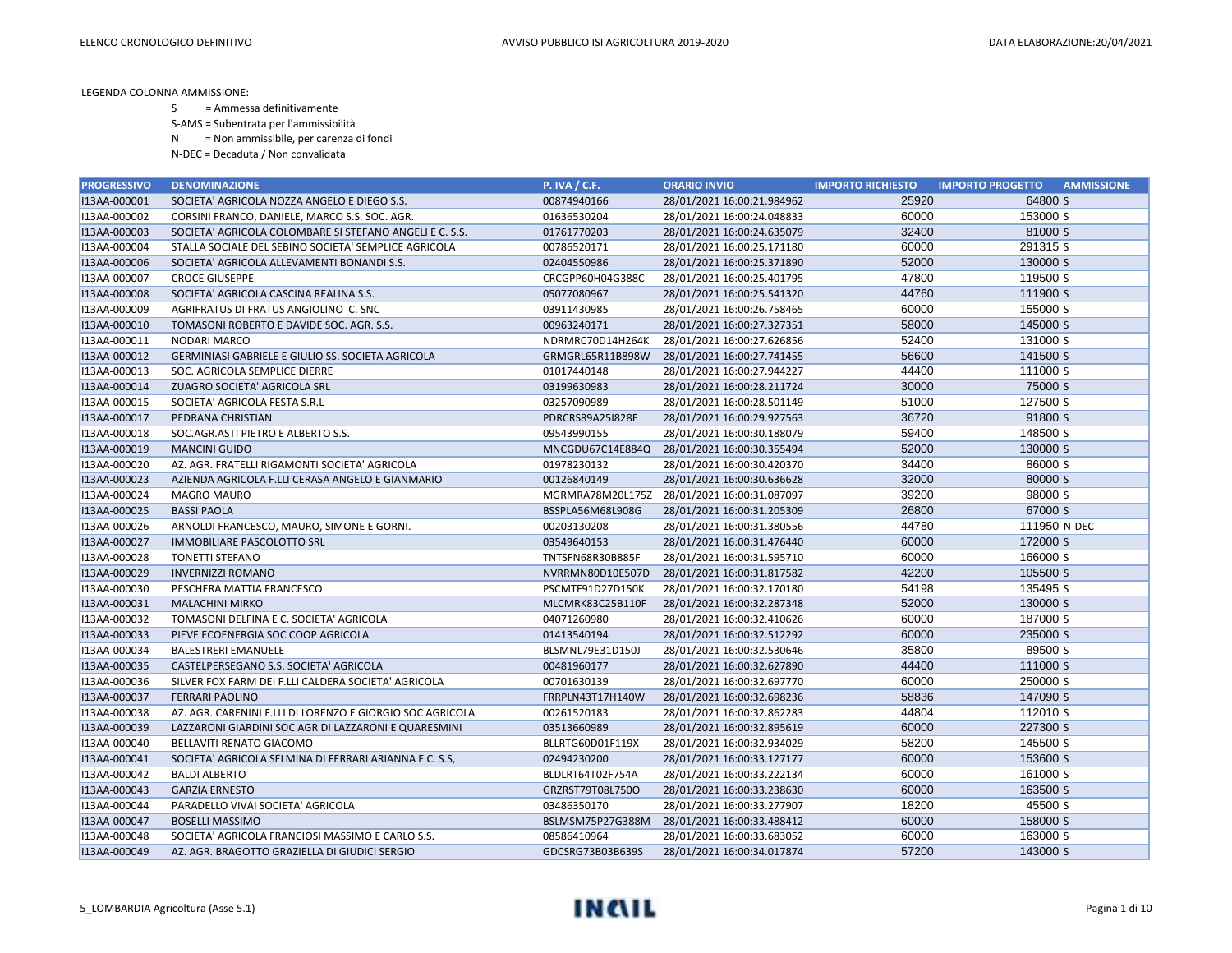S = Ammessa definitivamente

S-AMS = Subentrata per l'ammissibilità

N = Non ammissibile, per carenza di fondi

| <b>PROGRESSIVO</b> | <b>DENOMINAZIONE</b>                                         | <b>P. IVA / C.F.</b> | <b>ORARIO INVIO</b>                         | <b>IMPORTO RICHIESTO</b> | <b>IMPORTO PROGETTO</b><br><b>AMMISSIONE</b> |
|--------------------|--------------------------------------------------------------|----------------------|---------------------------------------------|--------------------------|----------------------------------------------|
| I13AA-000050       | PAREDI ANDREA                                                | PRDNDR82H04D416J     | 28/01/2021 16:00:34.095632                  | 38000                    | 95000 S                                      |
| I13AA-000052       | SOC.AGR.RICOTTI ERNESTO E CESARE DI RICOTTI CESARE           | 08573240150          | 28/01/2021 16:00:34.444871                  | 60000                    | 165200 S                                     |
| I13AA-000053       | ZANOLI LUIGI, GIANPAOLO E MARIO SS                           | 01605740982          | 28/01/2021 16:00:34.481580                  | 56800                    | 142000 S                                     |
| I13AA-000054       | IDEA VERDE MASCHI SOCIETA' AGRICOLA S.S.                     | 01674700198          | 28/01/2021 16:00:34.627833                  | 60000                    | 170000 S                                     |
| I13AA-000055       | SOCIETA' AGRICOLA TURINA F.LLI                               | 01855390173          | 28/01/2021 16:00:34.670503                  | 32000                    | 80000 S                                      |
| I13AA-000056       | BRAGGIO PIETRO E CARNEVALE MIACCA ROSANGELA SOCIETA' AGRICOL | 00468790183          | 28/01/2021 16:00:34.786271                  | 38400                    | 96000 S                                      |
| I13AA-000057       | <b>CERUTI ATTILIO</b>                                        | CRTTTL60D18D150B     | 28/01/2021 16:00:34.833088                  | 54400                    | 136000 S                                     |
| I13AA-000058       | <b>CHIAVASSA GIOVANNI</b>                                    | CHVGNN53L08F330M     | 28/01/2021 16:00:34.881182                  | 55800                    | 139500 S                                     |
| I13AA-000059       | <b>TURRA ROBERTO</b>                                         | TRRRRT66B28D421J     | 28/01/2021 16:00:35.108761                  | 32800                    | 82000 S                                      |
| I13AA-000060       | <b>GAZZOLA STEFANO</b>                                       | GZZSFN72A21E897W     | 28/01/2021 16:00:35.348724                  | 24800                    | 62000 S                                      |
| I13AA-000061       | VALLONCINI GIAMPIETRO                                        | VLLGPT61C04G361Y     | 28/01/2021 16:00:35.478805                  | 38400                    | 96000 S                                      |
| I13AA-000062       | PIETROPOLI MIRKO                                             | PTRMRK74B24L949T     | 28/01/2021 16:00:35.814956                  | 49400                    | 123500 S                                     |
| I13AA-000063       | SOCIET AGRICOLA FRIG MASSIMO E STEFANIA SS                   | 08334380964          | 28/01/2021 16:00:35.893482                  | 60000                    | 171000 S                                     |
| I13AA-000064       | STRALE - SOCIETA' AGRICOLA S.R.L.                            | 01223110204          | 28/01/2021 16:00:36.271984                  | 46000                    | 120000 S                                     |
| I13AA-000065       | AZ.AGR.LUPPI ALBERTO E CARLO S.S.-SOCIETA                    | 80025110208          | 28/01/2021 16:00:36.284802                  | 15200                    | 38000 S                                      |
| I13AA-000066       | SOCIETA' AGRICOLA BORDONA FARM S.S.                          | 09289810963          | 28/01/2021 16:00:36.394337                  | 34000                    | 85000 S                                      |
| I13AA-000067       | SOCIETA' AGRICOLA MONASTEROLO S.S.                           | 01723380208          | 28/01/2021 16:00:36.480599                  | 14280                    | 35700 S                                      |
| I13AA-000068       | SOCIETA' AGRICOLA SPINGARDI FRATELLI ANDREA E MAURO SS       | 05065100967          | 28/01/2021 16:00:36.484780                  | 60000                    | 200000 S                                     |
| I13AA-000071       | SOCIET AGRICOLA LA FATTORIA DI DAMIOLI CORRADO E MARCO S.S.  | 02226450209          | 28/01/2021 16:00:36.953040                  | 60000                    | 153000 S                                     |
| I13AA-000072       | SCARONI ANGELO E GIULIA SOC AGR                              | 00319080172          | 28/01/2021 16:00:37.018026                  | 36000                    | 90000 S                                      |
| I13AA-000073       | LAZZARI LUIGI, GIUSEPPE, ELVIRA SOC. AGR. S.S.               | 00208550194          | 28/01/2021 16:00:37.059067                  | 60000                    | 177400 S                                     |
| I13AA-000074       | <b>GILARDONI IVAN</b>                                        | GLRVNI67T19C933S     | 28/01/2021 16:00:37.173955                  | 26800                    | 67000 S                                      |
| I13AA-000075       | AZIENDA AGRICOLA DELSIGNORE DAVIDE                           | DLSDVD77H27F205Z     | 28/01/2021 16:00:37.176813                  | 42400                    | 106000 S                                     |
| I13AA-000076       | STRINGHINI CIBOLDI ANGELO                                    | STRNGL53C22C153Q     | 28/01/2021 16:00:37.412599                  | 49540                    | 123850 S                                     |
| I13AA-000077       | <b>GECCHELE ADRIANO</b>                                      | GCCDRN71M28C312O     | 28/01/2021 16:00:37.471892                  | 36448                    | 91121 S                                      |
| I13AA-000078       | BELVEDERE DI FENAROLI VALOTTI, BARBIERI E C. AZ. AGR. S.S. S | 01905470983          | 28/01/2021 16:00:37.497275                  | 60000                    | 150000 S                                     |
| I13AA-000079       | SOCIETA' AGRICOLA TENUTA BADIOLA S.R.L.                      | 03477790988          | 28/01/2021 16:00:37.525783                  | 60000                    | 180000 S                                     |
| I13AA-000080       | AZIENDA AGRICOLA SORDI LUIGI CARLO ALBERTO                   | SRDLCR73R04C261P     | 28/01/2021 16:00:37.577036                  | 14400                    | 36000 S                                      |
| I13AA-000082       | SOCIETA' AGRICOLA BARBAGLIO S.S.                             | 08743780150          | 28/01/2021 16:00:37.645401                  | 60000                    | 231000 S                                     |
| I13AA-000083       | ALLEVAMENTI LA SERENISSIMA SOC AGR COOP A RL                 | 00467610176          | 28/01/2021 16:00:37.803936                  | 60000                    | 170625 S                                     |
| I13AA-000084       | ELIOS S.S.                                                   | 00196480206          | 28/01/2021 16:00:37.804455                  | 50400                    | 126000 S                                     |
| I13AA-000085       | <b>AGRICOLA CANTALUPA SS</b>                                 | 00543890206          | 28/01/2021 16:00:37.862826                  | 60000                    | 156000 S                                     |
| I13AA-000086       | AZ. AGR. CAMPANILE PASQUALE                                  | CMPPQL69E15E734C     | 28/01/2021 16:00:37.979699                  | 25940                    | 64850 S                                      |
| I13AA-000087       | SBALCHIERO<br><b>GIANNI</b>                                  | SBLGNN69R06C118V     | 28/01/2021 16:00:38.035915                  | 48000                    | 120000 S                                     |
| I13AA-000088       | RUSCONI GIORGIO                                              | RSCGRG69B09E507A     | 28/01/2021 16:00:38.047090                  | 36800                    | 92000 S                                      |
| I13AA-000089       | PREMOLI GIOVANNI AGOSTINO                                    |                      | PRMGNN58M27E793Q 28/01/2021 16:00:38.374658 | 56574                    | 141435 S                                     |
| I13AA-000090       | SOCIETA' AGRICOLA QUADRIFOGLIO DI MARCHINI GIANLUIGI E PAOLO | 02014260208          | 28/01/2021 16:00:38.478033                  | 60000                    | 166000 S                                     |
| I13AA-000091       | <b>NAZZARI PAOLO</b>                                         | NZZPLA64A19L175E     | 28/01/2021 16:00:38.561538                  | 42000                    | 105000 S                                     |
| I13AA-000092       | LA GILARDONA DI MARINONE MASSIMO C. SOC AG                   | 02479500189          | 28/01/2021 16:00:38.603065                  | 48800                    | 122000 S                                     |
| I13AA-000093       | <b>BRUNO BOMBANA</b>                                         | BMBBRN61A07C118M     | 28/01/2021 16:00:38.929419                  | 27600                    | 69000 S                                      |
| I13AA-000094       | SOC.AGR.NEGRELLI ROBERTO E ZAPPATOLI MARIA LUISA SS          | 80019270208          | 28/01/2021 16:00:39.052761                  | 38000                    | 95000 S                                      |
| I13AA-000095       | SOCIETA' AGRICOLA STRINGHINI CIBOLDI ANGELO E GIACOMO S.S.   | 01286670193          | 28/01/2021 16:00:39.132682                  | 52740                    | 131850 S                                     |
| I13AA-000097       | COLLIVASONE LUIGI CARLO                                      | CLLLCR78L31G388V     | 28/01/2021 16:00:39.678282                  | 60000                    | 184000 S                                     |

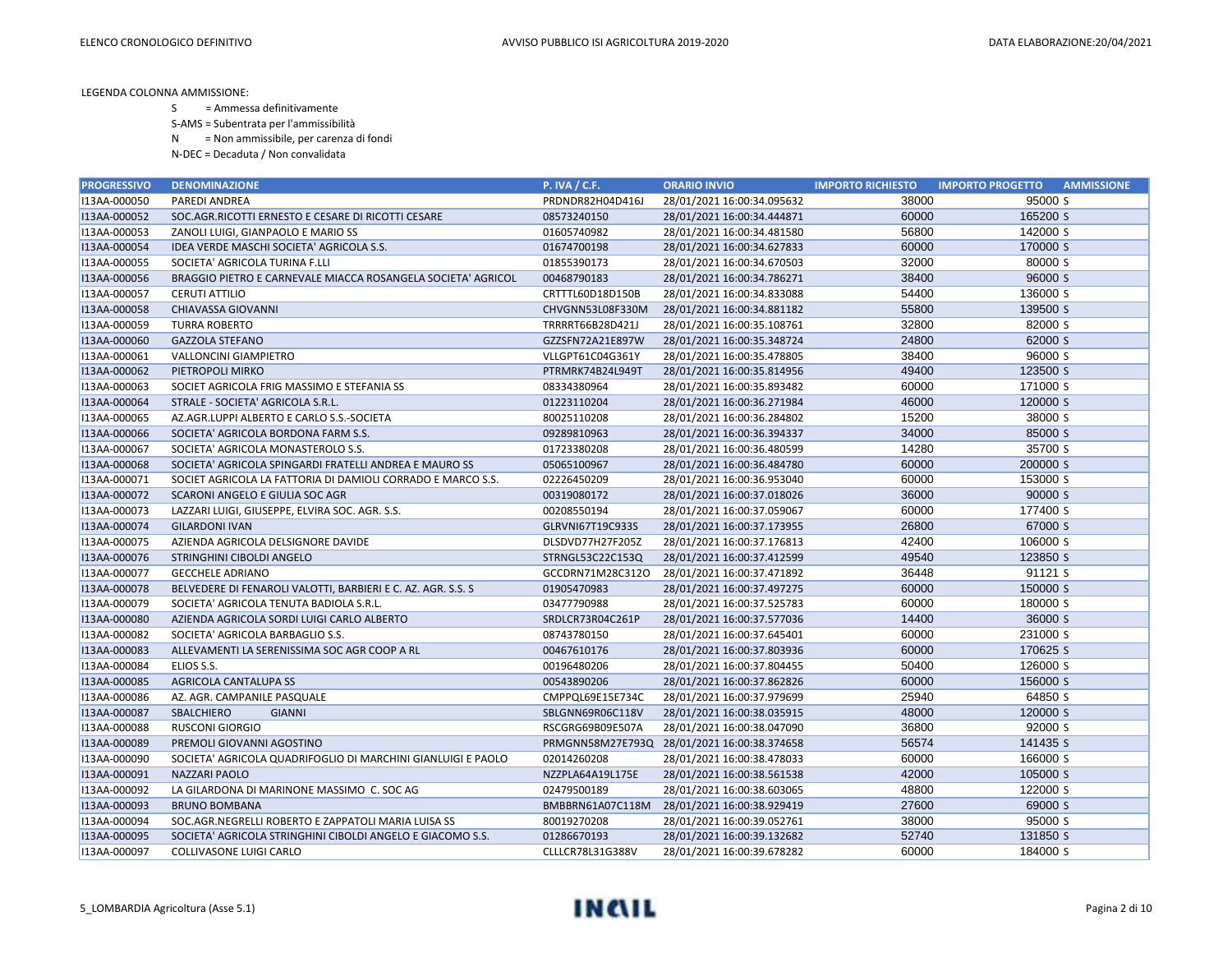- S = Ammessa definitivamente
- S-AMS = Subentrata per l'ammissibilità
- N = Non ammissibile, per carenza di fondi
- N-DEC = Decaduta / Non convalidata

| <b>PROGRESSIVO</b> | <b>DENOMINAZIONE</b>                                       | <b>P. IVA / C.F.</b> | <b>ORARIO INVIO</b>        | <b>IMPORTO RICHIESTO</b> | <b>IMPORTO PROGETTO</b><br><b>AMMISSIONE</b> |
|--------------------|------------------------------------------------------------|----------------------|----------------------------|--------------------------|----------------------------------------------|
| I13AA-000098       | <b>TOMASINI GIAN ANTONIO</b>                               | TMSGNT57B19G815I     | 28/01/2021 16:00:39.705390 | 60000                    | 182850 S                                     |
| I13AA-000099       | <b>CRESPI FABIO</b>                                        | CRSFBA64T17M052J     | 28/01/2021 16:00:40.173386 | 46800                    | 117000 S                                     |
| I13AA-000100       | BETTEGNO AZ. AGR. S.S. SOCIETA' AGRICOLA                   | 02176910988          | 28/01/2021 16:00:40.239933 | 60000                    | 182000 S                                     |
| I13AA-000101       | <b>ZERBINATI OSCAR</b>                                     | ZRBSCR86C07F240M     | 28/01/2021 16:00:40.337215 | 41600                    | 104000 S                                     |
| I13AA-000102       | CASAZZA DI CAVICCHIOLI LUCA AZIENDA AGRICOLA               | CVCLCU65M29L020N     | 28/01/2021 16:00:40.341525 | 18000                    | 45000 S                                      |
| I13AA-000103       | PERI ADRIANO ED ALESSANDRO S.S. SOCIETA' AGRICOLA          | 01287830192          | 28/01/2021 16:00:40.476051 | 60000                    | 155000 S                                     |
| I13AA-000104       | SEMINARIO SOCIETA' AGRICOLA                                | 03517180984          | 28/01/2021 16:00:40.508536 | 52200                    | 130500 S                                     |
| I13AA-000105       | <b>GEREVINI ANTONIO</b>                                    | GRVNTN67B25D150Y     | 28/01/2021 16:00:40.639616 | 34400                    | 86000 S                                      |
| I13AA-000106       | SOCIETA' AGRICOLA GHIDONI GUIDO IGINIO STEFANO E SIMONE SS | 00496840208          | 28/01/2021 16:00:40.759951 | 50760                    | 126900 S                                     |
| I13AA-000107       | AGRICOLA NAVIGLIO S.S. DI GUIDO CARPANI-GLISENTI           | 01827910173          | 28/01/2021 16:00:40.787183 | 60000                    | 150000 S                                     |
| I13AA-000108       | <b>IORI CLAUDIO</b>                                        | RIOCLD51M21I662A     | 28/01/2021 16:00:40.909725 | 40140                    | 100350 S                                     |
| I13AA-000109       | AZIENDA AGRICOLA BINDA S.N.C. DI A. R. BINDA               | 00367920139          | 28/01/2021 16:00:40.937156 | 20740                    | 51850 N-DEC                                  |
| I13AA-000110       | SOC. AGR. PASQUALI CARLO, MARCO, NICOLA E SIMONE S.S.      | 00132650193          | 28/01/2021 16:00:40.998414 | 60000                    | 176850 S                                     |
| I13AA-000113       | LA VIGNA DI GRASSI E GIACOMINI S.S.                        | 00766070148          | 28/01/2021 16:00:41.433793 | 44000                    | 110000 S                                     |
| I13AA-000114       | LOCATELLI F.LLI S.S. SOCIETA' AGRICOLA                     | 07003560963          | 28/01/2021 16:00:41.500489 | 60000                    | 183000 S                                     |
| I13AA-000115       | SOCIETA' AGRICOLA CARUNA S.S.                              | 03167120983          | 28/01/2021 16:00:41.590637 | 60000                    | 265000 S                                     |
| I13AA-000116       | VIGO FRATELLI DI VIGO ROBERTO E CARLO SOCIETA' AGRICOLA    | 00920090156          | 28/01/2021 16:00:41.635825 | 28740                    | 71850 S                                      |
| I13AA-000117       | CAPELLI MARIO E DARIO SOCIETA' SEMPLICE AGRICOLA           | 02941500171          | 28/01/2021 16:00:41.697614 | 60000                    | 179000 S                                     |
| I13AA-000118       | LA CASTELLANA S.S. DI CRIVELLI FRANCO FIGLI                | 11880890154          | 28/01/2021 16:00:41.727292 | 60000                    | 186000 S                                     |
| I13AA-000119       | SANGALLI CAMILLO                                           | SNGCLL58S22I175V     | 28/01/2021 16:00:41.836875 | 60000                    | 161121 S                                     |
| I13AA-000123       | <b>BETTONI GIUSEPPE</b>                                    | BTTGPP54C17D891Y     | 28/01/2021 16:00:42.205559 | 45697                    | 114244 S                                     |
| I13AA-000124       | CATTANEO GIOVANNI                                          | CTTGNN54C06C213Z     | 28/01/2021 16:00:42.522723 | 60000                    | 166000 S                                     |
| I13AA-000125       | <b>COLOMBI MARCO</b>                                       | CLMMRC69D25B201E     | 28/01/2021 16:00:42.597695 | 60000                    | 270000 S                                     |
| I13AA-000127       | MANGIAVINI GIUSEPPE E C. SOC. AGR. SS                      | 01183570173          | 28/01/2021 16:00:42.880775 | 25400                    | 63500 S                                      |
| I13AA-000128       | <b>MOTTIRONI LUCA</b>                                      | MTTLCU73R08B149E     | 28/01/2021 16:00:42.953067 | 16000                    | 40000 S                                      |
| I13AA-000129       | SOCIETA' AGRICOLA BONTEMPI DAVIDE E LUIGI VIRGINIO S.S.    | 01031890153          | 28/01/2021 16:00:42.971306 | 44400                    | 111000 S                                     |
| I13AA-000130       | RIZZARDELLI MASSIMO                                        | RZZMSM50S17A470W     | 28/01/2021 16:00:43.103537 | 33840                    | 84600 S                                      |
| I13AA-000131       | COMPARINI MARIO E RICCARDO SOC. AGR. S.S.                  | 01793390202          | 28/01/2021 16:00:43.138164 | 37000                    | 92500 S                                      |
| I13AA-000132       | <b>FIOLINI GIACOMINA</b>                                   | FLNGMN64B68E364V     | 28/01/2021 16:00:43.264750 | 35800                    | 89502 S                                      |
| I13AA-000133       | GIBELLINI OSVALDO E STEFANO SOCIETA' AGRICOLA              | 02608150161          | 28/01/2021 16:00:43.683840 | 13000                    | 32500 N                                      |
| I13AA-000134       | ZANINELLI DAVIDE, LUCA E SILVANO SOC.AGR. S.S.             | 00357520196          | 28/01/2021 16:00:43.747082 | 60000                    | 196500 N                                     |
| I13AA-000135       | SOCIETA AGRICOLA LA VALLETTA DI GONZATO G. E C. S.S.       | 02364770129          | 28/01/2021 16:00:43.845292 | 60000                    | 191500 N                                     |
| I13AA-000136       | BROGLIA FRANCO, CARLO, ANNIBALE                            | 00183090182          | 28/01/2021 16:00:44.020722 | 60000                    | 167600 N                                     |
| I13AA-000137       | AZIENDA AGRICOLA GALEAZZA DI BOSELLI MASSIMINO             | BSLMSM52D22G650K     | 28/01/2021 16:00:44.050503 | 60000                    | 151200 N                                     |
| I13AA-000138       | SOCIETA' AGRICOLA BONATI DIONISIO E FRANCESCO S. S.        | 01702200203          | 28/01/2021 16:00:44.147455 | 28000                    | 70000 N                                      |
| I13AA-000140       | NOVELLINI MARIO E GIORGIO S.S.                             | 00355540204          | 28/01/2021 16:00:44.184443 | 36740                    | 91850 N                                      |
| I13AA-000141       | VERDE IDEA DI PINA GIOVANNI                                | PNIGNN47B22H509I     | 28/01/2021 16:00:44.194486 | 32000                    | 80000 N                                      |
| I13AA-000142       | AZ.AGR.CAZZOLA F.LLI DI FRANCO E CLAUDIO SOCIETA' AGRICOLA | 01562950186          | 28/01/2021 16:00:44.574768 | 30160                    | 75400 N                                      |
| I13AA-000143       | LODOLA ALDO E ROSANNA SOCIETA' AGRICOLA                    | 00258460187          | 28/01/2021 16:00:44.649799 | 60000                    | 153000 N                                     |
| I13AA-000145       | SOC. AGR. CRAVERA AGROENERGIE S.R.L.                       | 02473900187          | 28/01/2021 16:00:44.830823 | 60000                    | 260000 N                                     |
| I13AA-000146       | SARGIADEAGRI AZIENDE AGRICOLE DI MARELLI SILVIO            | MRLSLV71A15G535U     | 28/01/2021 16:00:44.852037 | 60000                    | 150000 N                                     |
| I13AA-000147       | MORTARINI SANDRO                                           | MRTSDR73R27B885X     | 28/01/2021 16:00:44.923430 | 54800                    | 137000 N                                     |
| I13AA-000148       | SPAZZINI CARLO                                             | SPZCRL59L30E897U     | 28/01/2021 16:00:44.951309 | 60000                    | 173000 N                                     |

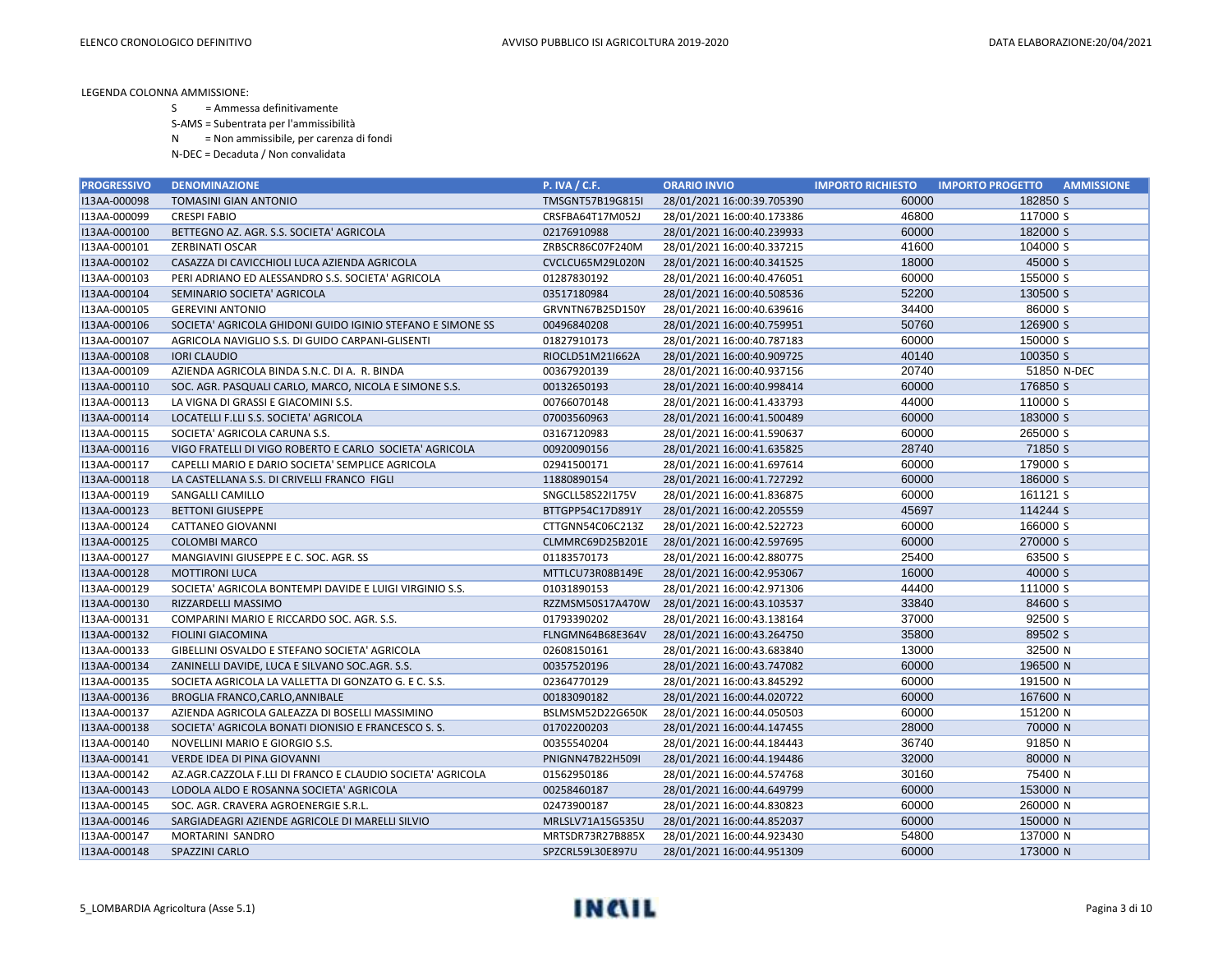- S = Ammessa definitivamente
- S-AMS = Subentrata per l'ammissibilità
- N = Non ammissibile, per carenza di fondi
- N-DEC = Decaduta / Non convalidata

| <b>PROGRESSIVO</b> | <b>DENOMINAZIONE</b>                                        | <b>P. IVA / C.F.</b> | <b>ORARIO INVIO</b>        | <b>IMPORTO RICHIESTO</b> | <b>IMPORTO PROGETTO</b><br><b>AMMISSIONE</b> |
|--------------------|-------------------------------------------------------------|----------------------|----------------------------|--------------------------|----------------------------------------------|
| I13AA-000149       | <b>BARILLI PIERCARLO</b>                                    | BRLPCR62E19B898Y     | 28/01/2021 16:00:44.980347 | 60000                    | 161000 N                                     |
| I13AA-000150       | ARENGHI ATTILIO                                             | RNGTTL54S05G006O     | 28/01/2021 16:00:45.275697 | 50740                    | 126850 N                                     |
| I13AA-000151       | SOCIETA' AGRICOLA GALANTI DI MARIO ED ALESSIO GALANTI S.S.  | 03610060133          | 28/01/2021 16:00:45.311177 | 60000                    | 190000 N                                     |
| I13AA-000152       | VERONESI MASSIMO IMPRESA INDIVIDUALE                        | VRNMSM70H07C816P     | 28/01/2021 16:00:45.342294 | 40740                    | 101850 N                                     |
| I13AA-000153       | SOC. AGR SERENISSIMA DEI F.LLI CAVALLANTI                   | 00877340190          | 28/01/2021 16:00:45.411301 | 44400                    | 111000 N                                     |
| I13AA-000154       | <b>SALA GIANANDREA</b>                                      | SLAGND62B19G388C     | 28/01/2021 16:00:45.472940 | 26530                    | 66326 N                                      |
| I13AA-000155       | SOC. AGR. STALLA NUOVA DI FERRARI FRANCESCO E VANNI S.S.    | 00875650194          | 28/01/2021 16:00:45.555788 | 60000                    | 151000 N                                     |
| I13AA-000157       | <b>TAFFURELLI</b><br><b>DANIELE</b>                         | TFFDNL70M28H143K     | 28/01/2021 16:00:45.687188 | 42000                    | 105000 N                                     |
| I13AA-000158       | PIZZINI GAETANO                                             | PZZGTN66A07I829R     | 28/01/2021 16:00:45.766051 | 60000                    | 179500 N                                     |
| I13AA-000159       | ZANICHELLI MASSIMO                                          | ZNCMSM70R24E897G     | 28/01/2021 16:00:46.022271 | 58340                    | 145850 N                                     |
| I13AA-000160       | BAITIERI F.LLI SOC.S. AGRICOLA                              | 02612100137          | 28/01/2021 16:00:46.147712 | 53838                    | 134595 N                                     |
| I13AA-000161       | AZIENDA AGRICOLA GUARNERI SOCIETA' AGRICOLA                 | 01251200190          | 28/01/2021 16:00:46.225281 | 30800                    | 77000 N                                      |
| I13AA-000162       | SOCIETA' AGRICOLA EMMEVI DI VERONICA BOMBARDIERI E C.       | 01025470145          | 28/01/2021 16:00:46.363577 | 46000                    | 115000 N                                     |
| I13AA-000163       | BELLAVITI ISAIA, GIANSIRIO E CORNELIO SOC. AGR. S.S.        | 01096700198          | 28/01/2021 16:00:46.389344 | 60000                    | 159600 N                                     |
| I13AA-000165       | AZIENDA AGRICOLA ARIOLI FRATELLI SS SOCIETA' AGRICOLA       | 00493560205          | 28/01/2021 16:00:46.629556 | 32520                    | 81300 N                                      |
| I13AA-000166       | AGRI 2000 SOCIET SEMPLICE AGRICOLA                          | 03300400136          | 28/01/2021 16:00:46.688770 | 60000                    | 201000 N                                     |
| I13AA-000167       | BERTOLA DI BERTOLA SILVANO E FIGLI SS                       | 02130460179          | 28/01/2021 16:00:46.953476 | 26000                    | 65000 N                                      |
| I13AA-000168       | PAOLO VOLTINI                                               | VLTPLA72T05L826R     | 28/01/2021 16:00:47.004970 | 60000                    | 196000 N                                     |
| I13AA-000169       | <b>GIGLIO ANTONELLA</b>                                     | GGLNNL58P45L682T     | 28/01/2021 16:00:47.039427 | 19935                    | 49839 N                                      |
| I13AA-000171       | AZIENDA AGRICOLA JMARABIANS DI DANESI GIOVANNI              | DNSGNN72D06B393G     | 28/01/2021 16:00:47.133240 | 15436                    | 38590 N                                      |
| I13AA-000172       | <b>GRIGO GIOBBE</b>                                         | GRGGBB48E07C933A     | 28/01/2021 16:00:47.231671 | 34000                    | 85000 N                                      |
| I13AA-000173       | <b>BISI FABIO</b>                                           | BSIFBA76C05B201L     | 28/01/2021 16:00:47.467226 | 50998                    | 127497 N                                     |
| I13AA-000174       | GESTIONI AGRICOLE PASETTO SS DI PASETTO MARCO C. SOC.AGR.   | 01764410203          | 28/01/2021 16:00:47.949905 | 46800                    | 117000 N                                     |
| I13AA-000175       | SOCIETA AGRICOLA CANTONE S.S.                               | 02576770206          | 28/01/2021 16:00:48.157358 | 60000                    | 153000 N                                     |
| I13AA-000176       | <b>MASCHERONI WALTER</b>                                    | MSCWTR71E31B639I     | 28/01/2021 16:00:48.175629 | 48000                    | 120000 N                                     |
| I13AA-000177       | <b>SUDATI STEFANO</b>                                       | SDTSFN83C09M102I     | 28/01/2021 16:00:48.194856 | 60000                    | 151000 N                                     |
| I13AA-000179       | SOCIETA' AGRICOLA MARCOLINI LEONARDO E M.                   | 00196260202          | 28/01/2021 16:00:48.311191 | 26800                    | 67000 N                                      |
| I13AA-000180       | <b>LACELLI DANIELE</b>                                      | LCLDNL75D28F080F     | 28/01/2021 16:00:48.401360 | 39200                    | 98000 N                                      |
| I13AA-000181       | GHEZZI AZ. AGR. SOCIETA' AGRICOLA                           | 02280270139          | 28/01/2021 16:00:48.610894 | 60000                    | 158800 N                                     |
| I13AA-000182       | SOCIETA' AGRICOLA SPOLDI LORENZO, ENRICO, PAOLO SEVER. SS   | 00453000192          | 28/01/2021 16:00:48.950495 | 60000                    | 188200 N                                     |
| I13AA-000183       | AZ. AGR. LE SORGENTI DI VIGANO' GIANBATTISTA                | VGNGBT47H19I625Y     | 28/01/2021 16:00:49.058002 | 17812                    | 44530 N                                      |
| I13AA-000184       | SOCIETA' AGRICOLA AGRILOCATELLI S.S.                        | 03800740981          | 28/01/2021 16:00:49.133328 | 28714                    | 71785 N                                      |
| I13AA-000185       | AZ.AGR.TAVAZZANI ALBERTO DI TAVAZZANI G.E.L.E P.-SOC.AGR.   | 00890340185          | 28/01/2021 16:00:49.858858 | 58006                    | 145017 N                                     |
| I13AA-000186       | SOCIETA' AGRICOLA COLOSIO S.S.                              | 02145940165          | 28/01/2021 16:00:50.027503 | 45200                    | 113000 N                                     |
| I13AA-000187       | SOCIETA' AGRICOLA IL POZZO DI LEGA GIANCARLO                | 02030750125          | 28/01/2021 16:00:50.038041 | 35140                    | 87850 N                                      |
| I13AA-000188       | <b>ZANETTI ROBERTO</b>                                      | ZNTRRT60E18L372M     | 28/01/2021 16:00:50.110405 | 18840                    | 47100 N                                      |
| I13AA-000189       | SOCIETA' AGRICOLA MARTINI S.R.L.                            | 01218400206          | 28/01/2021 16:00:50.121043 | 27855                    | 69639 N                                      |
| I13AA-000190       | AZ.AGR. COMINETTI ANGELO DI CASTELLI STEFANO E COMINETTI B. | 01519700189          | 28/01/2021 16:00:50.236958 | 60000                    | 195344 N                                     |
| I13AA-000192       | AZ. AGRICOLA FRATELLI TREZZI S.A.                           | 01579710136          | 28/01/2021 16:00:50.660985 | 60000                    | 250000 N                                     |
| I13AA-000194       | <b>BORDINI CLAUDIO</b>                                      | BRDCLD64S26H143V     | 28/01/2021 16:00:50.895853 | 22800                    | 57200 N                                      |
| I13AA-000195       | <b>MARCOLINI MAURO</b>                                      | MRCMRA74E14M125X     | 28/01/2021 16:00:50.911754 | 39200                    | 98000 N                                      |
| I13AA-000196       | SOC.AGR.FLORICOLTURA PALMIERI DI P. E M. PALMIERI           | 03328850965          | 28/01/2021 16:00:51.443850 | 28000                    | 70000 N                                      |
| I13AA-000197       | SOCIETA' AGRICOLA BALDINI S.S.                              | 00276870201          | 28/01/2021 16:00:51.444772 | 60000                    | 151000 N                                     |

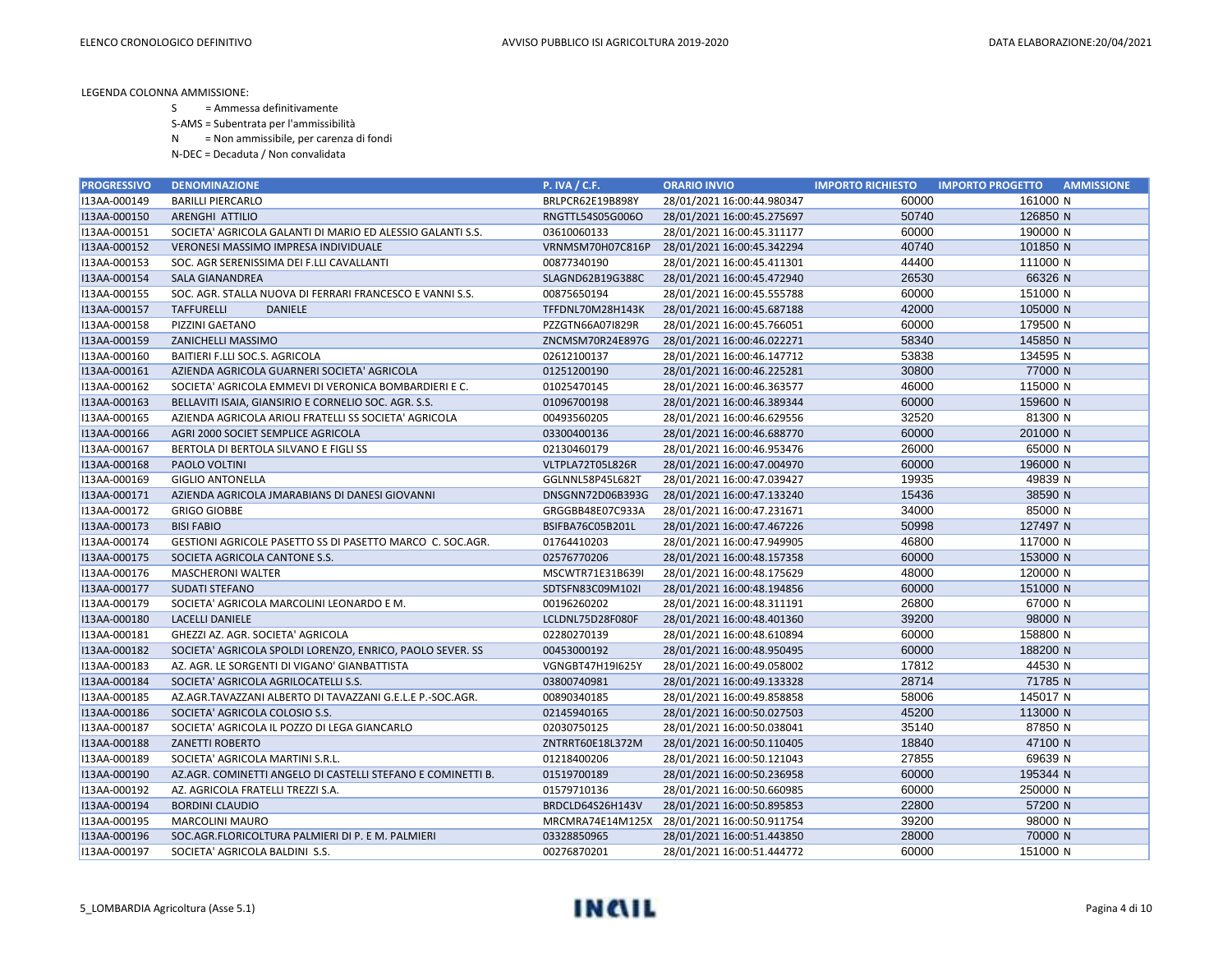- S = Ammessa definitivamente
- S-AMS = Subentrata per l'ammissibilità
- N = Non ammissibile, per carenza di fondi
- N-DEC = Decaduta / Non convalidata

| <b>PROGRESSIVO</b> | <b>DENOMINAZIONE</b>                                         | <b>P. IVA / C.F.</b> | <b>ORARIO INVIO</b>        | <b>IMPORTO RICHIESTO</b> | <b>IMPORTO PROGETTO</b><br><b>AMMISSIONE</b> |
|--------------------|--------------------------------------------------------------|----------------------|----------------------------|--------------------------|----------------------------------------------|
| I13AA-000198       | <b>VIDILINI PIERO</b>                                        | VDLPRI62B20D391J     | 28/01/2021 16:00:51.508619 | 46000                    | 115000 N                                     |
| I13AA-000199       | SOCIETA' AGRICOLA SEGAGNI FILIPPO E ANNA MARIA               | 00261860183          | 28/01/2021 16:00:51.875862 | 60000                    | 233000 N                                     |
| I13AA-000200       | ZANON<br><b>IVANO</b>                                        | ZNNVNI61P13E078H     | 28/01/2021 16:00:51.924968 | 46480                    | 116200 N                                     |
| I13AA-000202       | PREZZI DAVIDE                                                | PRZDVD91L30D284K     | 28/01/2021 16:00:52.081489 | 24540                    | 61350 N                                      |
| I13AA-000203       | EUSTACCHIO ANGELO MARCO                                      | STCNLM77H22A794S     | 28/01/2021 16:00:52.352111 | 56800                    | 142000 N                                     |
| I13AA-000204       | HORTIPLANT DI BOTTURA ANDREA E C. SOC.AGR. S.S.              | 02038530206          | 28/01/2021 16:00:52.436262 | 60000                    | 156200 N                                     |
| I13AA-000205       | SOCIETA' AGRICOLA FEZZARDI PIERINO E RENATO S.S.             | 00456290204          | 28/01/2021 16:00:52.594494 | 30800                    | 77000 N                                      |
| I13AA-000206       | VIVAI FERRARI S.S.                                           | 01298180173          | 28/01/2021 16:00:52.604355 | 19000                    | 47500 N                                      |
| I13AA-000207       | BEDUSCHI CARLO, MARCO E ANTONIO SOC. AGR. S.S.               | 00952840197          | 28/01/2021 16:00:52.822373 | 47000                    | 117500 N                                     |
| I13AA-000208       | COOPERATIVA STALLA SOCIALE SAN PAOLO ARL                     | 00972170179          | 28/01/2021 16:00:52.870408 | 60000                    | 206000 N                                     |
| I13AA-000209       | <b>ANDREANI MARCO</b>                                        | NDRMRC83D24E897M     | 28/01/2021 16:00:52.910876 | 51200                    | 128000 N                                     |
| I13AA-000210       | SOCIETA'AGRICOLA EMMEZETA SRLS                               | 03653370985          | 28/01/2021 16:00:53.250301 | 60000                    | 170000 N                                     |
| I13AA-000211       | COTTA RAMUSINO ANGELO                                        | CTTNGL52B21L872G     | 28/01/2021 16:00:53.313736 | 36971                    | 92428 N                                      |
| I13AA-000213       | SOC.AGR.CASSINETTA S.S.FAMIL.                                | 03379380151          | 28/01/2021 16:00:53.464490 | 60000                    | 368800 N                                     |
| I13AA-000214       | <b>CAVALLI VINCENZO</b>                                      | CVLVCN53D03H844I     | 28/01/2021 16:00:53.576792 | 28427                    | 71069 N                                      |
| I13AA-000215       | AZ. AGR. REBOLLINI BRUNO DI REBOLLINI GABRIELE C. SOC. AGR   | 00511920183          | 28/01/2021 16:00:53.781746 | 23600                    | 59000 N                                      |
| I13AA-000217       | AZ.AGR.GAJANI S.S. SOC. AGR.                                 | 12715510157          | 28/01/2021 16:00:54.270497 | 56400                    | 141000 N                                     |
| I13AA-000219       | LIVELLI FABIO LORENZO                                        | LVLFLR65M10G388F     | 28/01/2021 16:00:54.496505 | 60000                    | 224550 N                                     |
| I13AA-000220       | LOMBARDINI FRANCO E ALFONSO DANIELE S.S. SOCIETA' AGRICOLA   | 00504350208          | 28/01/2021 16:00:54.755724 | 52400                    | 131000 N                                     |
| I13AA-000221       | SOCIETA' AGRICOLA ZACCHETTI GIAMPIERO CREPALDI MAUR          | 01032170159          | 28/01/2021 16:00:55.098726 | 34920                    | 87300 N                                      |
| I13AA-000222       | STURLA VITTORIO                                              | STRVTR47T03G150K     | 28/01/2021 16:00:55.109797 | 40000                    | 100000 N                                     |
| I13AA-000223       | TENUTA SERENA SOCIETA' AGRICOLA                              | 03482840984          | 28/01/2021 16:00:55.409599 | 60000                    | 170000 N                                     |
| I13AA-000224       | SOCIETA' AGRICOLA TURATI S.S.                                | 01694450204          | 28/01/2021 16:00:55.673542 | 26740                    | 66850 N                                      |
| I13AA-000225       | ALLEVAMENTO NEGRISOLI SIMONE                                 | NGRSMN75R06B110B     | 28/01/2021 16:00:56.121129 | 45200                    | 113000 N                                     |
| I13AA-000226       | SOCIETA' AGRICOLA LA CAVALLARA S.S.                          | 01331160208          | 28/01/2021 16:00:56.229953 | 60000                    | 164850 N                                     |
| I13AA-000227       | CASAROTTI GIANFRANCO                                         | CSRGFR66E06E897F     | 28/01/2021 16:00:56.322668 | 42400                    | 106000 N                                     |
| I13AA-000228       | GOGNA GUIDO LUIGI GIULIANO PIERANGELO S.S. SOCIETA' AGRICOLA | 00186500195          | 28/01/2021 16:00:56.387436 | 60000                    | 160000 N                                     |
| I13AA-000229       | SOCIETA' AGRICOLA MANDELLA S.A.S. DI RAIMONDI PAOLO S. E C.  | 01611490069          | 28/01/2021 16:00:56.617074 | 60000                    | 151850 N                                     |
| I13AA-000230       | <b>GARBELLI GIOVANNI</b>                                     | GRBGNN72A09E526Q     | 28/01/2021 16:00:56.951803 | 60000                    | 180000 N                                     |
| I13AA-000231       | SIMONINI ROSALIA                                             | SMNRSL53H55L567A     | 28/01/2021 16:00:56.960809 | 32400                    | 81000 N                                      |
| I13AA-000232       | CHIAPPARINI GIACOMO                                          | CHPGCM48S13D066W     | 28/01/2021 16:00:57.446966 | 60000                    | 162000 N                                     |
| I13AA-000233       | <b>GIACOMINI MARCO</b>                                       | GCMMRC69R18E507N     | 28/01/2021 16:00:57.752283 | 31272                    | 78180 N                                      |
| I13AA-000234       | TONINELLI ANTONIO E TOMASONI FRANCESCA SS SOC AGR            | 01833760984          | 28/01/2021 16:00:57.773123 | 60000                    | 155000 N                                     |
| I13AA-000235       | FERRONATO GIUSEPPE MAURIZIO E RENATO S.S                     | 01797230206          | 28/01/2021 16:00:57.949956 | 60000                    | 168000 N                                     |
| I13AA-000236       | <b>MAGHINI LORIS</b>                                         | MGHLRS97H23F712E     | 28/01/2021 16:00:58.018964 | 60000                    | 152000 N                                     |
| I13AA-000237       | SOCIETA'AGRICOLA GORNI SILVESTRINI GIANNI                    | 00261690200          | 28/01/2021 16:00:58.132666 | 60000                    | 153500 N                                     |
| I13AA-000238       | AZIENDA AGRICOLA PANCARI PAOLO                               | PNCPLA87H08D940B     | 28/01/2021 16:00:58.367569 | 2000                     | 5000 N                                       |
| I13AA-000239       | SUDATI AMBROGIO                                              | SDTMRG57T02F100W     | 28/01/2021 16:00:58.478533 | 20000                    | 50000 N                                      |
| I13AA-000240       | SOCIETA' AGRICOLA DOMINONI GIACOMO E ANTONIO                 | 07418370156          | 28/01/2021 16:00:58.540128 | 52000                    | 135000 N                                     |
| I13AA-000241       | <b>COLLIVASONE ALBERTO</b>                                   | CLLLRT59C26G388M     | 28/01/2021 16:00:58.607283 | 60000                    | 151000 N                                     |
| I13AA-000242       | SOC. AGR. BORGHETTO SS DI FAVALLI FABRIZIO E FEDERICO        | 02051580203          | 28/01/2021 16:00:58.728482 | 60000                    | 153200 N                                     |
| I13AA-000244       | CONFALLONERA SOCIETA' AGRICOLA SRL                           | 03295950152          | 28/01/2021 16:00:59.019008 | 35600                    | 89000 N                                      |
| I13AA-000245       | SOCIETA' AGRICOLA LOCATELLI GIUSEPPE E C. S.S.               | 05507920964          | 28/01/2021 16:00:59.218354 | 60000                    | 250465 N                                     |

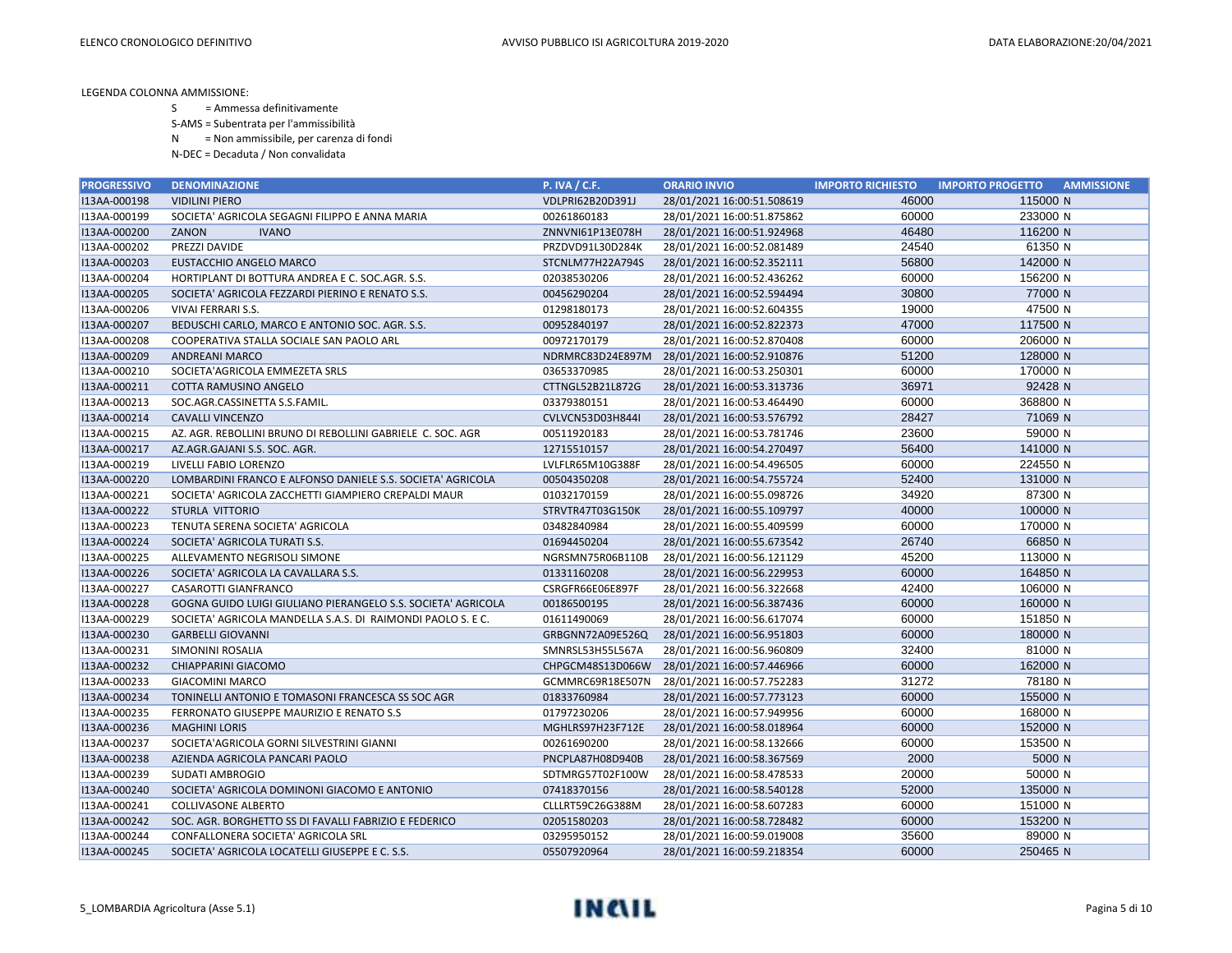S = Ammessa definitivamente

S-AMS = Subentrata per l'ammissibilità

N = Non ammissibile, per carenza di fondi

| <b>PROGRESSIVO</b> | <b>DENOMINAZIONE</b>                                         | <b>P. IVA / C.F.</b> | <b>ORARIO INVIO</b>        | <b>IMPORTO RICHIESTO</b> | <b>IMPORTO PROGETTO</b><br><b>AMMISSIONE</b> |
|--------------------|--------------------------------------------------------------|----------------------|----------------------------|--------------------------|----------------------------------------------|
| I13AA-000246       | AZ. AGR. LAGO VILLA DI ZANOTTI SOCIETA' AGRICOLA             | 01904700182          | 28/01/2021 16:00:59.300354 | 23600                    | 59000 N                                      |
| I13AA-000247       | AGRINATURA DI FACCHINI F. C. SANC                            | 02183360987          | 28/01/2021 16:00:59.308407 | 18576                    | 46440 N                                      |
| I13AA-000248       | <b>BRUN GIANLUCA</b>                                         | BRNGLC75P17E349Y     | 28/01/2021 16:00:59.312768 | 46480                    | 116200 N                                     |
| I13AA-000250       | ARIOLI SANGALLI SOCIETA' SEMPLICE AGRICOLA                   | 01727940189          | 28/01/2021 16:00:59.806474 | 60000                    | 170750 N                                     |
| I13AA-000251       | <b>TEMPELLA VITTORIO</b>                                     | TMPVTR65H15F080R     | 28/01/2021 16:01:00.172535 | 37954                    | 94885N                                       |
| I13AA-000252       | SOLDI IGINO E FRANCESCO S.S. SOCIETA' AGRICOLA               | 00155220197          | 28/01/2021 16:01:00.234217 | 60000                    | 151000 N                                     |
| I13AA-000253       | <b>BELLERI GIANCARLO</b>                                     | BLLGCR72M08B157S     | 28/01/2021 16:01:00.260609 | 20910                    | 52275 N                                      |
| I13AA-000254       | SOCIETA' AGRICOLA CASANOVA S.S.                              | 00687550194          | 28/01/2021 16:01:00.361653 | 60000                    | 218000 N                                     |
| I13AA-000255       | PRENDINA SOCIETA' SEMPLICE AGRICOLA                          | 02488470200          | 28/01/2021 16:01:00.744719 | 18000                    | 45000 N                                      |
| I13AA-000256       | <b>CORTE VIRGILIANA S.S.</b>                                 | 01671150207          | 28/01/2021 16:01:00.875106 | 38400                    | 96000 N                                      |
| I13AA-000257       | AZIENDA AGRICOLA BONANOMI LUCA                               | BNNLCU70L13B729J     | 28/01/2021 16:01:00.882107 | 60000                    | 150000 N                                     |
| I13AA-000258       | SOCIETA' AGRICOLA AVANZINI GIOVANNI E PAOLO S.S.             | 01073340190          | 28/01/2021 16:01:01.194554 | 38200                    | 95500 N                                      |
| I13AA-000259       | VIVAIO DEI MOLINI SOCIETA' AGRICOLA PORRO SAVOLDI SOCIETA'   | 01566710982          | 28/01/2021 16:01:01.309765 | 38820                    | 97050 N                                      |
| I13AA-000261       | SOCIETA' AGRICOLA QUAGLIA S.S.                               | 02129350183          | 28/01/2021 16:01:01.400651 | 51200                    | 128000 N                                     |
| I13AA-000263       | <b>SPAGNOLI OSCAR</b>                                        | SPGSCR79C09C118A     | 28/01/2021 16:01:02.568850 | 40400                    | 101000 N                                     |
| I13AA-000264       | POLI PAOLO GIOVANNI E POLI LAURA SOCIETA' AGRICOLA SS        | 01023670191          | 28/01/2021 16:01:03.062203 | 45600                    | 114000 N                                     |
| I13AA-000265       | <b>GELSI MATTEO DITTA INDIVIDUALE</b>                        | GLSMTT89E10B885H     | 28/01/2021 16:01:03.144861 | 54400                    | 136000 N                                     |
| I13AA-000266       | FLORICOLTURA MINETTI GIUSEPPE AZIENDA AGRICOLA               | MNTGPP50L26B313P     | 28/01/2021 16:01:03.263380 | 40980                    | 102450 N                                     |
| I13AA-000267       | DALLEDONNE ANGELO                                            | DLLNGL52E12D150W     | 28/01/2021 16:01:03.532844 | 60000                    | 179000 N                                     |
| I13AA-000268       | SOC.AGR. SACCA VALENZA BENEDETTO DI VALENZA NICOLA E CESARE  | 01731720205          | 28/01/2021 16:01:03.793598 | 50160                    | 125400 N                                     |
| I13AA-000269       | SOCIETA AGRICOLA VALENTI FABIO E GIACOMINO                   | 01008970194          | 28/01/2021 16:01:04.098737 | 60000                    | 150000 N                                     |
| I13AA-000270       | CAMISANI FABIO PIETRO                                        | CMSFPT69S06A010G     | 28/01/2021 16:01:04.517038 | 60000                    | 151000 N                                     |
| I13AA-000271       | <b>VERCESI MIRKO</b>                                         | VRCMRK87D23B201G     | 28/01/2021 16:01:04.626080 | 60000                    | 151000 N                                     |
| I13AA-000272       | MONTINI F.LLI DI SERGIO SARDO E RENZO SOCIETA AGRICOLA SEMPL | 00759360134          | 28/01/2021 16:01:04.734078 | 60000                    | 256200 N                                     |
| I13AA-000274       | SANFELICI GIOVANNI                                           | SNFGNN65P18L826L     | 28/01/2021 16:01:05.286177 | 60000                    | 158000 N                                     |
| I13AA-000275       | AZ.AGR.PELLIZZONI CLAUDIO E CRISTIANO S.S.                   | 00604600205          | 28/01/2021 16:01:05.384050 | 50000                    | 125000 N                                     |
| I13AA-000277       | AZIENDA AGRICOLA LA MALPAGA S.S.                             | 01967410182          | 28/01/2021 16:01:05.448035 | 60000                    | 231200 N                                     |
| I13AA-000278       | CASCINA MADONNINA DI FUSE' MOYRA                             | FSUMYR68L53D198O     | 28/01/2021 16:01:05.611190 | 52000                    | 150000 N                                     |
| I13AA-000279       | <b>DONEGANA MATTEO</b>                                       | DNGMTT80A24E507P     | 28/01/2021 16:01:06.321403 | 15200                    | 38000 N                                      |
| I13AA-000280       | <b>FACINCANI</b><br><b>SERGIO</b>                            | FCNSRG67T26L567L     | 28/01/2021 16:01:06.610375 | 39200                    | 98000 N                                      |
| I13AA-000282       | ALDEGHERI EZIO                                               | LDGZEI52E08H540C     | 28/01/2021 16:01:07.104309 | 50213                    | 125533 N                                     |
| I13AA-000283       | SOCIETA' AGRICOLA ALLEVAMENTO CASAZZE SS                     | 02284290208          | 28/01/2021 16:01:07.168029 | 45200                    | 113000 N                                     |
| I13AA-000285       | MILANESI ANDREA VITTORIO CARLO                               | MLNNRV85H19L400T     | 28/01/2021 16:01:08.089525 | 60000                    | 216000 N                                     |
| I13AA-000286       | AZ. AGR. PADERNELLO S.S. DI BETTONI GIOVANNI MARIA E FRANCO  | 01861770988          | 28/01/2021 16:01:08.095861 | 60000                    | 175350 N                                     |
| I13AA-000287       | ALPE LIVIGNO SOCIETA' AGRICOLA                               | 93024410149          | 28/01/2021 16:01:09.214250 | 60000                    | 221120 N                                     |
| I13AA-000288       | <b>COVINI MARCO</b>                                          | CVNMRC64H08I968V     | 28/01/2021 16:01:09.667882 | 42400                    | 106000 N                                     |
| I13AA-000289       | <b>TAVASCI LUCIANO</b>                                       | TVSLCN66B20C623W     | 28/01/2021 16:01:09.868220 | 34000                    | 85000 N                                      |
| I13AA-000290       | <b>CARNELLI ADELIO RAFFAELE</b>                              | CRNDRF62P25I441K     | 28/01/2021 16:01:10.024421 | 60000                    | 199000 N                                     |
| I13AA-000292       | MAGNAGHI VIRGINIO E FRANCESCO                                | 01344180185          | 28/01/2021 16:01:10.163876 | 60000                    | 150500 N                                     |
| I13AA-000293       | SAIBENE DANTE                                                | SBNDNT61D09C724T     | 28/01/2021 16:01:10.828422 | 60000                    | 175000 N                                     |
| I13AA-000294       | MARIANI S.S. AGRICOLA                                        | 01722200191          | 28/01/2021 16:01:11.476620 | 31940                    | 79850 N                                      |
| I13AA-000295       | SOCIETA' AGRICOLA BONFANTI ANDREA E FIGLI S.S.               | 01234480158          | 28/01/2021 16:01:12.096036 | 60000                    | 205000 N                                     |
| I13AA-000296       | LASAGNA NARCISO DI LASAGNA RODOLFO E MATTEO SOC. AGR. S.S.   | 01512250208          | 28/01/2021 16:01:12.372667 | 41481                    | 103704 N                                     |

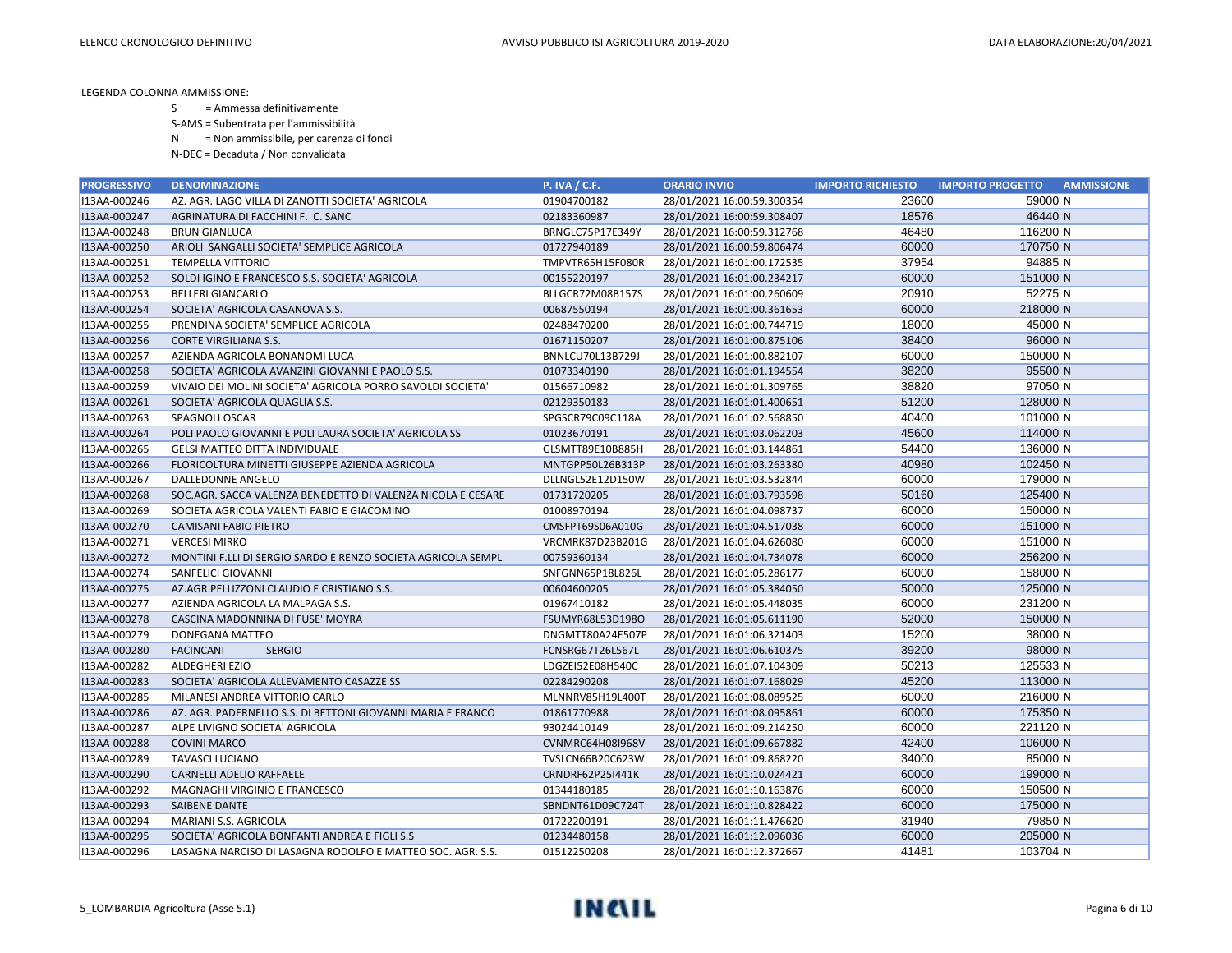S = Ammessa definitivamente

S-AMS = Subentrata per l'ammissibilità

N = Non ammissibile, per carenza di fondi

| <b>PROGRESSIVO</b> | <b>DENOMINAZIONE</b>                                        | <b>P. IVA / C.F.</b> | <b>ORARIO INVIO</b>        | <b>IMPORTO RICHIESTO</b> | <b>AMMISSIONE</b><br><b>IMPORTO PROGETTO</b> |
|--------------------|-------------------------------------------------------------|----------------------|----------------------------|--------------------------|----------------------------------------------|
| I13AA-000297       | <b>CLAOTI ALESSANDRO</b>                                    | CLTLSN81E03L175D     | 28/01/2021 16:01:12.379957 | 54212                    | 135532 N                                     |
| I13AA-000298       | AZZALI ZANOLA ANGELO E AZZINI ALESSANDRA S.S. SOC.AGR.      | 01048490195          | 28/01/2021 16:01:12.457907 | 40000                    | 100000 N                                     |
| I13AA-000300       | SOCIET AGRICOLA CORONA FRATELLI SS                          | 03121900967          | 28/01/2021 16:01:13.429871 | 42800                    | 107000 N                                     |
| I13AA-000301       | SANTINI COSTANTINO ED EREDI DI EZIO S.S. SOCIETA' AGRICOLA  | 00114190192          | 28/01/2021 16:01:13.586105 | 26158                    | 65396 N                                      |
| I13AA-000302       | AZIENDA AGRICOLA TONFIOLO DI LORENZO ALBERINI               | LBRLNZ74M02E897G     | 28/01/2021 16:01:13.957123 | 60000                    | 150700 N                                     |
| I13AA-000304       | SOCIETA' AGRICOLA BERNINI NESTORE E GIANNI S.S.             | 01424050209          | 28/01/2021 16:01:15.801949 | 39600                    | 99000 N                                      |
| I13AA-000305       | AZ.AGR. CASCINA MADDALENA DI MOLINARI RAFFAELLA             | MLNRFL57B55B107Q     | 28/01/2021 16:01:15.831717 | 38400                    | 96000 N                                      |
| I13AA-000307       | <b>CORNIANI BRUNO E RENATO</b>                              | 00882020191          | 28/01/2021 16:01:16.422137 | 42800                    | 107000 N                                     |
| I13AA-000308       | AZIENDA AGRICOLA MAZZOLARI ANGELA                           | 00861360196          | 28/01/2021 16:01:16.577165 | 60000                    | 175670 N                                     |
| I13AA-000309       | SOC.TA' AGR. CERRI PIETRO RINALDO E FIGLI S.S.              | 10732370159          | 28/01/2021 16:01:16.918099 | 36400                    | 91000 N                                      |
| I13AA-000312       | SOCIETA' AGRICOLA ORSINI SOCIETA' SEMPLICE                  | 02421190204          | 28/01/2021 16:01:17.320973 | 29200                    | 73000 N                                      |
| I13AA-000313       | ROTA LUIGI E PIETRO S.S.                                    | 09940340152          | 28/01/2021 16:01:17.766663 | 60000                    | 151200 N                                     |
| I13AA-000315       | GIACON MICHELE C. SOCIETA' AGRICOLA S.S.                    | 01593810201          | 28/01/2021 16:01:17.922175 | 51600                    | 129000 N                                     |
| I13AA-000316       | <b>RASERO FEDERICA</b>                                      | RSRFRC67C51E151M     | 28/01/2021 16:01:17.984798 | 25017                    | 62544 N                                      |
| I13AA-000317       | AZIENDA AGRICOLA ZATTI                                      | ZTTGNN56M05I433Q     | 28/01/2021 16:01:18.212456 | 20400                    | 51000 N                                      |
| I13AA-000318       | AZ.AGR.CERESINO DI ZANI GIANLUIGI E TIZIANO S.S.            | 01919370203          | 28/01/2021 16:01:18.617231 | 34400                    | 86000 N                                      |
| I13AA-000319       | BERGAMIN GIACOMO E C. S.S.                                  | 00415720200          | 28/01/2021 16:01:18.707987 | 60000                    | 151000 N                                     |
| I13AA-000320       | SOC.AGR. BELLONI ATTILIO E SANGALLI GIUSEPPINA S.S.         | 11367000152          | 28/01/2021 16:01:18.887498 | 60000                    | 161000 N                                     |
| I13AA-000321       | SOCIETA' AGRICOLA PARZANO E CASCINOTTO DI L. MAGNI E C. SAS | 08278570158          | 28/01/2021 16:01:19.234515 | 48400                    | 121000 N                                     |
| I13AA-000323       | <b>BRIGHENTI MAURO</b>                                      | BRGMRA63E19H883M     | 28/01/2021 16:01:19.854489 | 50200                    | 125500 N                                     |
| I13AA-000324       | <b>OTTONI LORENZO</b>                                       | TTNLNZ00D26A470V     | 28/01/2021 16:01:20.013085 | 52800                    | 132000 N                                     |
| I13AA-000325       | TERRE DI LOMELLINA SOCIETA' SEMPLICE                        | 02152200180          | 28/01/2021 16:01:20.355714 | 34400                    | 86000 N                                      |
| I13AA-000327       | BETTI GIUSEPPE E ANGELO SOCIETA' AGRICOLA S.S.              | 82000500171          | 28/01/2021 16:01:21.126416 | 36400                    | 91000 N                                      |
| I13AA-000329       | AZIENDA AGRICOLA TIMOLINA VINCENZO VITTORIO                 | 00449980200          | 28/01/2021 16:01:22.068301 | 40600                    | 101500 N                                     |
| I13AA-000330       | BARISELLI F.LLI AGRITURISMO C.NA SOLIVE                     | 01510070178          | 28/01/2021 16:01:22.448845 | 45406                    | 113517 N                                     |
| I13AA-000331       | NEW NATURE CENTER SOCIETA' AGRICOLA SEMPLICE DI CORDELLA    | CRDSVF54L70F205K     | 28/01/2021 16:01:22.666707 | 18359                    | 45898 N                                      |
| I13AA-000332       | <b>ZILIOLI DENIS</b>                                        | ZLLDNS80E25L020H     | 28/01/2021 16:01:22.826223 | 20600                    | 51500 N                                      |
| I13AA-000333       | <b>CASTELLI EMILIO</b>                                      | CSTMLE85P10D912M     | 28/01/2021 16:01:23.206772 | 30400                    | 76000 N                                      |
| I13AA-000334       | PESCHERA SIMONE                                             | PSCSMN77D19D150H     | 28/01/2021 16:01:23.387119 | 60000                    | 150550 N                                     |
| I13AA-000335       | <b>SFONDRINI ERCOLE</b>                                     | SFNRCL66D21G388K     | 28/01/2021 16:01:23.513383 | 60000                    | 169000 N                                     |
| I13AA-000336       | SETTI FIGLI SOCIETA' AGRICOLA                               | 02665950180          | 28/01/2021 16:01:24.643132 | 24000                    | 60000 N                                      |
| I13AA-000337       | AZIENDA AGRICOLA BROGLIA LUIGI                              | BRGLGU62P08D925A     | 28/01/2021 16:01:24.897028 | 57300                    | 143252 N                                     |
| I13AA-000338       | <b>BELLOMI LUCA</b>                                         | BLLLCU73C18F205P     | 28/01/2021 16:01:25.666005 | 60000                    | 191200 N                                     |
| I13AA-000339       | BEGNONI ROBERTO GIOVANNI                                    | BGNRRT72S18L949W     | 28/01/2021 16:01:25.693124 | 25600                    | 64000 N                                      |
| I13AA-000341       | <b>CHIODA GIANPAOLO</b>                                     | CHDGPL50E09L977I     | 28/01/2021 16:01:26.637755 | 20800                    | 52000 N                                      |
| I13AA-000342       | <b>CIAMPANELLI ERCOLE</b>                                   | CMPRCL75D20L872X     | 28/01/2021 16:01:27.200905 | 32400                    | 81000 N                                      |
| I13AA-000343       | ARIOLI GIAMPIETRO E CABRINI S                               | 09428620158          | 28/01/2021 16:01:27.383492 | 34400                    | 86000 N                                      |
| I13AA-000344       | X VERDE S.S. SOCIETA' AGRICOLA                              | 02444530204          | 28/01/2021 16:01:27.538521 | 17800                    | 44500 N                                      |
| I13AA-000345       | AZ. A.GR. GALAVOTTI SOCIETA' AGRICOLA S.S.                  | 80016530208          | 28/01/2021 16:01:27.640195 | 50532                    | 126331 N                                     |
| I13AA-000346       | SOCIETA' AGRICOLA ERCOLI DI ERCOLI PIETRO E FRANCESCO S.S.  | 09490230969          | 28/01/2021 16:01:28.023546 | 58000                    | 145000 N                                     |
| I13AA-000347       | <b>VICENTINI IVO</b>                                        | VCNVIO55L25C076S     | 28/01/2021 16:01:29.391775 | 44400                    | 111000 N                                     |
| I13AA-000348       | AZ.AGR.FORONI E MAGGIO SS SOCIETA' AGRICOLA                 | 02013610205          | 28/01/2021 16:01:29.466046 | 60000                    | 153500 N                                     |
| I13AA-000349       | SOC. AGR. ZANELLI PIETRO - PAOLO - FRANCESCO S.S.           | 09109190158          | 28/01/2021 16:01:29.565063 | 60000                    | 180000 N                                     |

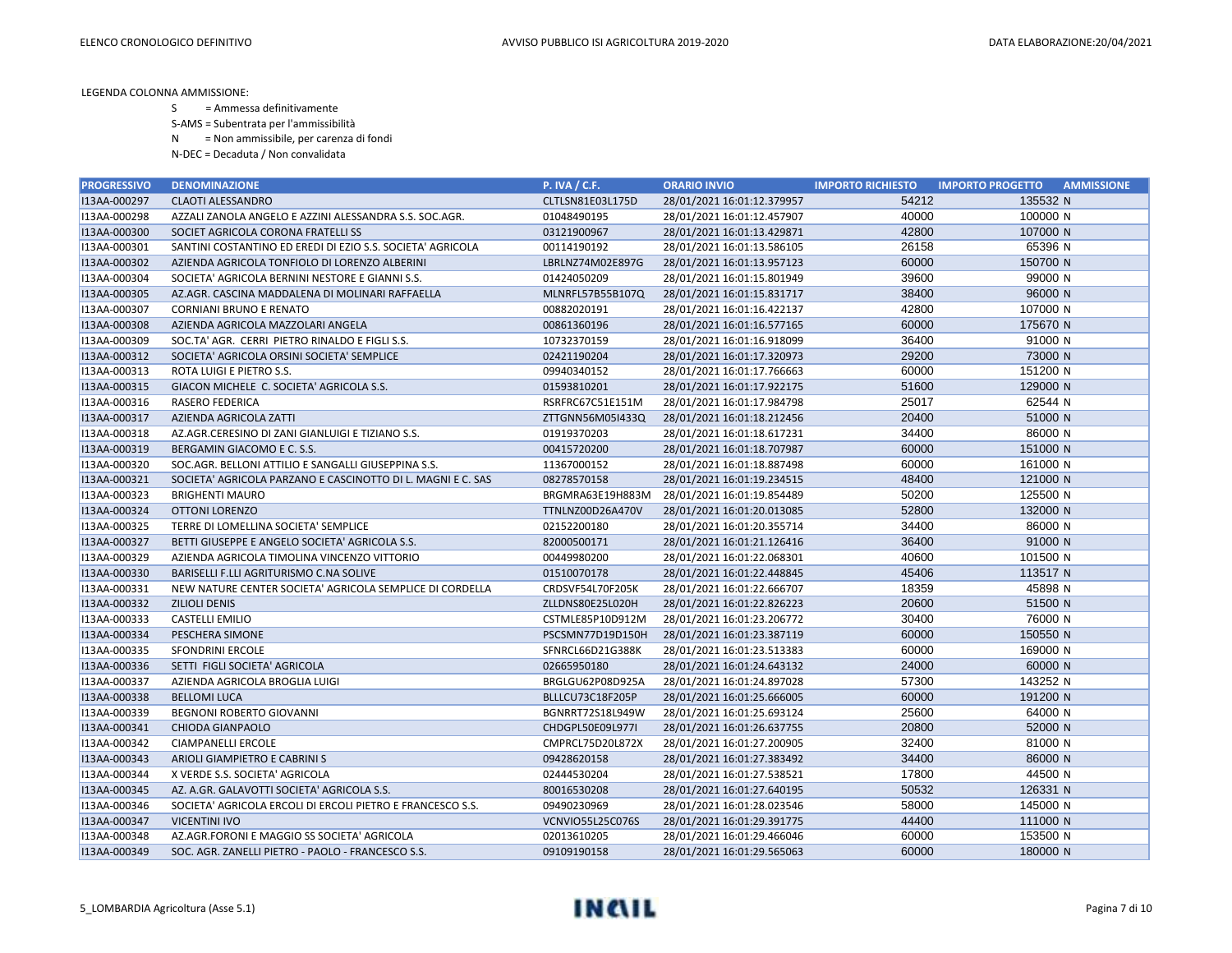S = Ammessa definitivamente

S-AMS = Subentrata per l'ammissibilità

N = Non ammissibile, per carenza di fondi

| <b>PROGRESSIVO</b> | <b>DENOMINAZIONE</b>                                        | <b>P. IVA / C.F.</b> | <b>ORARIO INVIO</b>        | <b>IMPORTO RICHIESTO</b> | <b>IMPORTO PROGETTO</b><br><b>AMMISSIONE</b> |
|--------------------|-------------------------------------------------------------|----------------------|----------------------------|--------------------------|----------------------------------------------|
| I13AA-000350       | SOCIETA' AGRICOLA PARISE F.LLI S.S.                         | 01532920202          | 28/01/2021 16:01:29.851236 | 60000                    | 175000 N                                     |
| I13AA-000351       | AZ.AGR. DEL SANTO S.S. DI ARIOLI ANGELO, LUIGI E NATALE     | 03704750961          | 28/01/2021 16:01:30.887280 | 35639                    | 89098 N                                      |
| I13AA-000353       | SOCIETA' AGRICOLA FONDO SPINOSA DI LUIGI WALTER E C. S.N.C. | 03810000152          | 28/01/2021 16:01:31.135763 | 60000                    | 153000 N                                     |
| I13AA-000357       | CORNIANI FRANCO E GIOVANNI S.S.                             | 01485720203          | 28/01/2021 16:01:32.915559 | 42600                    | 106500 N                                     |
| I13AA-000358       | AZIENDA AGRICOLA ZILIANI FABRIZIO                           | ZLNFRZ72M18B157Q     | 28/01/2021 16:01:33.183226 | 60000                    | 160000 N                                     |
| I13AA-000359       | <b>VASSALLO RAFFAELA</b>                                    | VSSRFL62S54L682H     | 28/01/2021 16:01:35.034801 | 4000                     | 10000 N                                      |
| I13AA-000360       | <b>FALCHETTI GABRIELE</b>                                   | FLCGRL66E24B110U     | 28/01/2021 16:01:35.066486 | 11600                    | 29000 N                                      |
| I13AA-000361       | <b>EREDI CARRA TONINO</b>                                   | 01726500208          | 28/01/2021 16:01:35.098054 | 60000                    | 170000 N                                     |
| I13AA-000362       | AZ AGR CAGLIANI ATTILIO E FIGLI SS                          | 01000300135          | 28/01/2021 16:01:36.182083 | 60000                    | 161600 N                                     |
| I13AA-000363       | CONDUZIONE AGRICOLA ASSOCIATA ANGOLI R. E ANGOLI E. S.S.A.  | 02026260188          | 28/01/2021 16:01:36.812301 | 60000                    | 193200 N                                     |
| I13AA-000364       | <b>GELSI GRAZIANO</b>                                       | GLSGZN64A03F754N     | 28/01/2021 16:01:37.252119 | 60000                    | 266000 N                                     |
| I13AA-000365       | <b>DESTER MARCO</b>                                         | DSTMRC84S04E884P     | 28/01/2021 16:01:38.947947 | 47728                    | 119321 N                                     |
| I13AA-000366       | RANCATI BRUNO DI RANCATI GIUSEPPE E GIACOMO S.S.            | 08245190155          | 28/01/2021 16:01:38.985674 | 10400                    | 26000 N                                      |
| I13AA-000367       | SOC AGR BERGAMASCHI CARLO CASCINA POSCALLA                  | 01228170120          | 28/01/2021 16:01:39.338549 | 44400                    | 111000 N                                     |
| I13AA-000368       | SOCIETA' AGRICOLA BONFANTE LUCIANO CORRADO E DAVIDE         | 02211010208          | 28/01/2021 16:01:41.088579 | 60000                    | 161000 N                                     |
| I13AA-000369       | BELLETTI NARCISO E GUGLIELMO S.S.SOCIETA' AGRICOLA          | 01681020200          | 28/01/2021 16:01:42.316062 | 60000                    | 218700 N                                     |
| I13AA-000370       | SOC. AGR. AGRIALLEVA DI MUTTI NATALE E C.                   | 00258340207          | 28/01/2021 16:01:42.354238 | 26000                    | 65000 N                                      |
| I13AA-000372       | SOCIETA' AGRICOLA GAVIOLI GIUSEPPE ANSELMO                  | 80027360207          | 28/01/2021 16:01:42.703749 | 33000                    | 82500 N                                      |
| I13AA-000373       | <b>CHIOSSA LUIGI</b>                                        | CHSLGU67T11M109K     | 28/01/2021 16:01:43.120561 | 44000                    | 110000 N                                     |
| I13AA-000374       | DOPPIA W DI TESSARO WALTER MERICE WILLIAM SNC               | 02225200027          | 28/01/2021 16:01:44.141255 | 35880                    | 89700 N                                      |
| I13AA-000375       | SOCIETA' AGRICOLA VALVERDE DI FRIGNANI CARLO C. S.S.        | 01568910200          | 28/01/2021 16:01:45.166678 | 58000                    | 145000 N                                     |
| I13AA-000376       | SOCIETA' AGRICOLA PARISE LIVIO FERNANDO FRANCESCO S.S.      | 00577100209          | 28/01/2021 16:01:45.456079 | 35900                    | 89750 N                                      |
| I13AA-000377       | <b>CABRINI PIERGIULIO</b>                                   | CBRPGL63S16G388L     | 28/01/2021 16:01:46.314212 | 60000                    | 177000 N                                     |
| I13AA-000378       | <b>BONIZZONI LUIGI ROSOLINO</b>                             | BNZLRS66B25G388T     | 28/01/2021 16:01:46.437788 | 19400                    | 48500 N                                      |
| I13AA-000379       | GARDINI MARINO E LUCIO S.C.                                 | 01542270200          | 28/01/2021 16:01:46.900223 | 60000                    | 192600 N                                     |
| I13AA-000380       | CAMPANA COSTANTINO E C. S.S.                                | 01321550160          | 28/01/2021 16:01:47.615777 | 60000                    | 162500 N                                     |
| I13AA-000381       | <b>CORTESI ALBERTO</b>                                      | CRTLRT64E20E897Y     | 28/01/2021 16:01:48.140681 | 54400                    | 136000 N                                     |
| I13AA-000382       | <b>MORONI RICCARDO</b>                                      | MRNRCR98E12G388W     | 28/01/2021 16:01:48.630675 | 52169                    | 130424 N                                     |
| I13AA-000383       | AZIENDA AGRICOLA CECCHINI GIOVANNI                          | CCCGNN78S08F712F     | 28/01/2021 16:01:48.671065 | 12019                    | 30048 N                                      |
| I13AA-000384       | AZIENDA AGRICOLA SAN LORENZO DI LAZZARI S.S.                | 02599620164          | 28/01/2021 16:01:48.783793 | 15034                    | 37586 N                                      |
| I13AA-000385       | ANSELMI MARCO ELIO ED ERMENEGILDO SOC. AGR. S.S.            | 01180660191          | 28/01/2021 16:01:49.428639 | 60000                    | 190500 N                                     |
| I13AA-000386       | SOC. AGR. FONDO ROCCOLO DI ZILIA DAVIDE E GIUSEPPE S.S.     | 02370080208          | 28/01/2021 16:01:49.927186 | 42800                    | 107000 N                                     |
| I13AA-000387       | AZ.AGR. PORTA ENRICO E GIORGIO S.S.                         | 06061080153          | 28/01/2021 16:01:50.385344 | 29340                    | 73350 N                                      |
| I13AA-000388       | EREDI DI BILONI DAVIDE SOCIETA' AGRICOLA                    | 02465730188          | 28/01/2021 16:01:50.389528 | 56800                    | 142000 N                                     |
| I13AA-000390       | SUDATI LUIGI LORENZO                                        | SDTLLR89R22M102R     | 28/01/2021 16:01:51.530492 | 60000                    | 151000 N                                     |
| I13AA-000391       | <b>BASSI PAOLO</b>                                          | BSSPLA63C24M109M     | 28/01/2021 16:01:52.186262 | 60000                    | 161200 N                                     |
| I13AA-000392       | <b>TONDELLI MARCO</b>                                       | TNDMRC71D18L020M     | 28/01/2021 16:01:52.271341 | 22000                    | 55000 N                                      |
| I13AA-000393       | AZIENDA AGRICOLA NEGRI CRISTIAN                             | NGRCST87D30B898W     | 28/01/2021 16:01:52.325176 | 21760                    | 54400 N                                      |
| I13AA-000394       | AZ.AGR. PONTE ALTO DI GALEOTTI VINCENZO E ALTRI             | 00455810200          | 28/01/2021 16:01:52.395258 | 23200                    | 58000 N                                      |
| I13AA-000395       | CORTE GILIOLA S.S. SOCIETA' AGRICOLA                        | 02547190203          | 28/01/2021 16:01:53.794917 | 59600                    | 149000 N                                     |
| I13AA-000396       | AZ.AGR.VIOLA DI CARAMASCHI E C. S.S. SOCIETA' AGRICOLA      | 82001280203          | 28/01/2021 16:01:53.822620 | 21200                    | 53000 N                                      |
| I13AA-000397       | <b>CAPPI CESARE</b>                                         | CPPCSR69M12H143Q     | 28/01/2021 16:01:54.124020 | 59280                    | 148200 N                                     |
| I13AA-000398       | TOSI ENRICO E ANTONIO S.S.                                  | 01260940158          | 28/01/2021 16:01:55.385393 | 36400                    | 91000 N                                      |

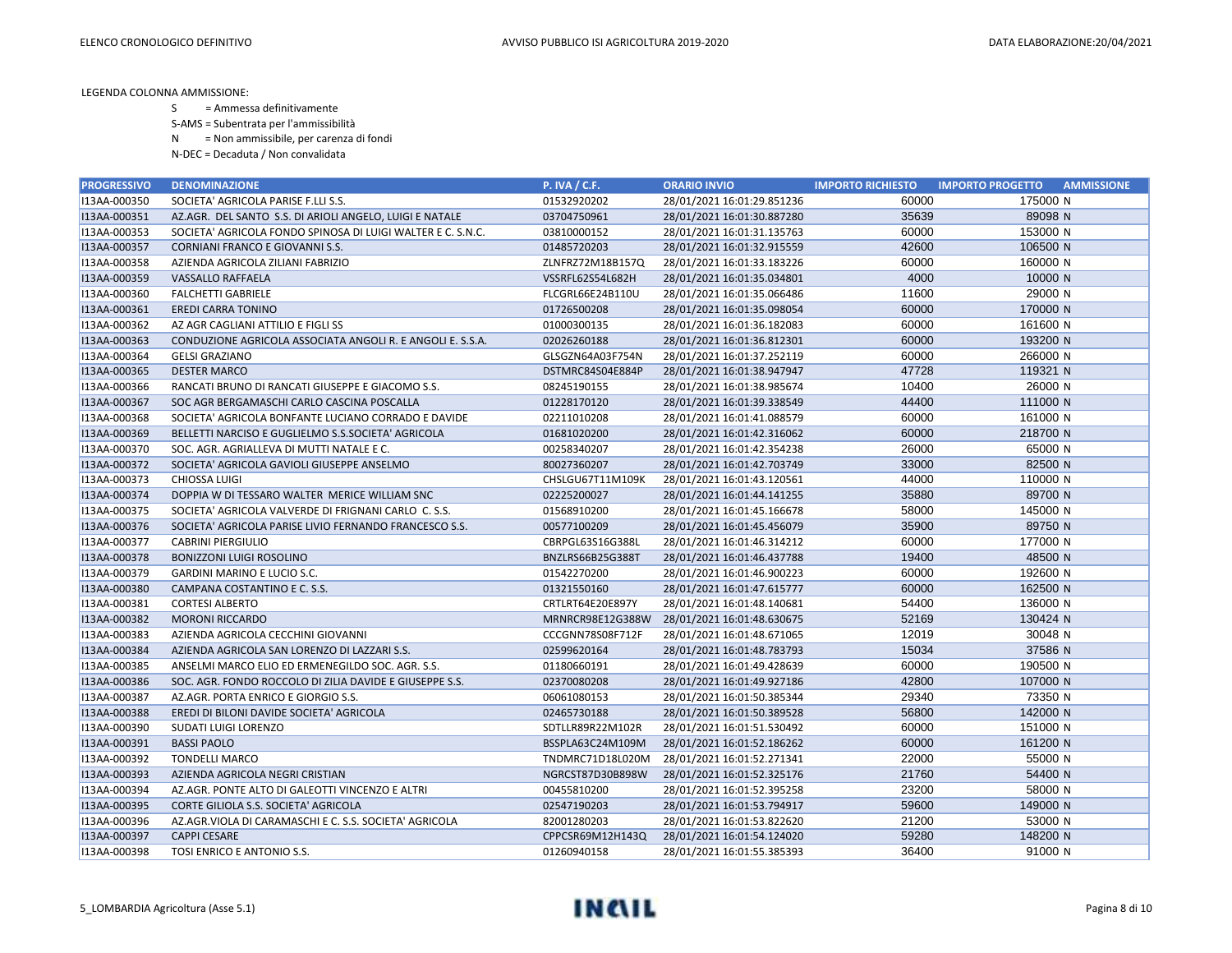S = Ammessa definitivamente

S-AMS = Subentrata per l'ammissibilità

N = Non ammissibile, per carenza di fondi

| <b>PROGRESSIVO</b> | <b>DENOMINAZIONE</b>                                             | <b>P. IVA / C.F.</b> | <b>ORARIO INVIO</b>        | <b>IMPORTO RICHIESTO</b> | <b>IMPORTO PROGETTO</b><br><b>AMMISSIONE</b> |
|--------------------|------------------------------------------------------------------|----------------------|----------------------------|--------------------------|----------------------------------------------|
| I13AA-000399       | AZIENDA AGRICOLA SORDIO DI CORBELLINI T. E. C. SAS               | 01168020152          | 28/01/2021 16:01:55.536798 | 56800                    | 142000 N                                     |
| I13AA-000400       | MORENICA SOCIETA' AGRICOLA A RESPONSABILITA' LIMITATA            | 01426170179          | 28/01/2021 16:01:58.266183 | 60000                    | 173000 N                                     |
| I13AA-000401       | SOC.AGR.VALTULINI BATTISTA E FIGLI SS                            | 03257300172          | 28/01/2021 16:01:59.475367 | 60000                    | 151268 N                                     |
| I13AA-000402       | <b>GHISELLI PIETRO E PAOLO</b>                                   | 01335580187          | 28/01/2021 16:02:00.286138 | 60000                    | 180000 N                                     |
| I13AA-000403       | ZANESI AGOSTINO                                                  | ZNSGTN74D06D142G     | 28/01/2021 16:02:00.844545 | 50740                    | 126850 N                                     |
| I13AA-000404       | <b>DANI ORIETTA</b>                                              | DNARTT68E55G753A     | 28/01/2021 16:02:01.088796 | 42478                    | 106195 N                                     |
| I13AA-000406       | SOCIETA' AGRICOLA ORTENSIE DI STANCARI MELANIA E CHIARA S.S.     | 02492020207          | 28/01/2021 16:02:01.861259 | 50400                    | 126000 N                                     |
| I13AA-000407       | AZIENDA AGRICOLA PUZZI GIANPIETRO                                | PZZGPT49P25E116F     | 28/01/2021 16:02:02.784844 | 12400                    | 31000 N                                      |
| I13AA-000408       | PINZETTA ALESSANDRO                                              | PNZLSN79C20G186I     | 28/01/2021 16:02:05.031231 | 39600                    | 99000 N                                      |
| I13AA-000409       | <b>GALAZZI MARCO</b>                                             | GLZMRC80L07F754R     | 28/01/2021 16:02:05.795976 | 60000                    | 175000 N                                     |
| I13AA-000410       | <b>TEGIACCHI LUCIANA</b>                                         | TGCLCN67A45I829O     | 28/01/2021 16:02:06.450452 | 34600                    | 86500 N                                      |
| I13AA-000411       | AZ. AGR. CHIESOLINA DI COSTALONGA E C. S.S.                      | 00449290204          | 28/01/2021 16:02:10.681642 | 58400                    | 146000 N                                     |
| I13AA-000412       | <b>VIAPIANA NARDINO</b>                                          | VPNNDN63A24D949B     | 28/01/2021 16:02:11.084221 | 60000                    | 151000 N                                     |
| I13AA-000413       | SOCIETA' AGRICOLA PAOLINI FRANCO E VALENTINO SS                  | 01603620202          | 28/01/2021 16:02:12.094029 | 60000                    | 244000 N                                     |
| I13AA-000414       | <b>NO ALDO</b>                                                   | NOELDA55H20F205S     | 28/01/2021 16:02:12.452817 | 19200                    | 48000 N                                      |
| I13AA-000415       | SOCIETA' AGRICOLA BONFA' STANCARI S.S.                           | 00496940206          | 28/01/2021 16:02:13.297999 | 54400                    | 136000 N                                     |
| I13AA-000416       | <b>FEZZARDI RENATO</b>                                           | FZZRNT63S11C118O     | 28/01/2021 16:02:13.466291 | 38360                    | 95900 N                                      |
| I13AA-000417       | <b>TONA FABIANO</b>                                              | TNOFBN71B06L175Q     | 28/01/2021 16:02:14.138377 | 19800                    | 49500 N                                      |
| I13AA-000418       | <b>GHIDINI AGNESE</b>                                            | GHDGNS53M61I632O     | 28/01/2021 16:02:14.232536 | 49000                    | 122500 N                                     |
| I13AA-000419       | <b>GUERRINI ILARIO E FIGLI MAURO E PIERGIUSEPPE S.S.AGRICOLA</b> | 00859920175          | 28/01/2021 16:02:14.467662 | 60000                    | 160000 N                                     |
| I13AA-000420       | <b>APPIANI LUIGI</b>                                             | PPNLGU76M31E884M     | 28/01/2021 16:02:14.921214 | 47728                    | 119321 N                                     |
| I13AA-000421       | SOC. AGR. 2C DEI F.LLI CERINI S.S.                               | 03106870987          | 28/01/2021 16:02:15.213644 | 60000                    | 211000 N                                     |
| I13AA-000422       | MININI GIAMBATTISTA                                              | MNNGBT66L06B157J     | 28/01/2021 16:02:18.180216 | 20288                    | 50720 N                                      |
| I13AA-000423       | AGRICOLA 78 DI POIAGA ENZO                                       | PGONZE78M29G388K     | 28/01/2021 16:02:20.678177 | 60000                    | 177000 N                                     |
| I13AA-000424       | <b>BELLINA FULVIO</b>                                            | BLLFLV56P04A129V     | 28/01/2021 16:02:29.223033 | 27665                    | 69164 N                                      |
| I13AA-000425       | EREDI CARRA ANSELMO COMUNIONE TACITA EREDITARIA                  | 02459150203          | 28/01/2021 16:02:29.783611 | 34000                    | 85000 N                                      |
| I13AA-000426       | <b>MASPERI STEFANO</b>                                           | MSPSFN89L21A010Q     | 28/01/2021 16:02:30.820562 | 60000                    | 165500 N                                     |
| I13AA-000427       | AZIENDA AGRICOLA FAVINA DI PAOLO E PIETRO GHISELLI               | 02450780180          | 28/01/2021 16:02:31.364210 | 60000                    | 180000 N                                     |
| I13AA-000428       | SOCIETA' AGRICOLA CASCINA BELLA DI ANDREA GALLEANO C. SNC        | 01295760233          | 28/01/2021 16:02:33.973237 | 60000                    | 171200 N                                     |
| I13AA-000429       | <b>BARBIERI GIULIANO</b>                                         | BRBGLN65P05G859X     | 28/01/2021 16:02:37.197458 | 34384                    | 85960 N                                      |
| I13AA-000430       | SOCIETA' AGRICOLA SAN ZENO SOCIETA' SEMPLICE                     | 02480230180          | 28/01/2021 16:02:38.745900 | 59800                    | 149500 N                                     |
| I13AA-000431       | GRANDI MAURO E ROBERTO SOCIETA' AGRICOLA S.S.                    | 01679160190          | 28/01/2021 16:02:42.781134 | 60000                    | 168700 N                                     |
| I13AA-000432       | CASALONE ROBERTA E ALESSANDRA SOCIETA' AGRICOLA                  | 02440810188          | 28/01/2021 16:02:46.152434 | 50720                    | 126800 N                                     |
| I13AA-000433       | <b>CABRINI MASSIMO</b>                                           | CBRMSM81R22G388V     | 28/01/2021 16:02:48.605868 | 60000                    | 177000 N                                     |
| I13AA-000434       | AZIENDA AGRICOLA DIVIZIA DI CAVALLI ORLANDO                      | CVLRND74A22G535E     | 28/01/2021 16:02:50.959173 | 47600                    | 119000 N                                     |
| I13AA-000435       | CATTANEO ANDREA                                                  | CTTNDR82D28F952E     | 28/01/2021 16:02:59.010129 | 60000                    | 166000 N                                     |
| I13AA-000436       | SOCIETA' AGRICOLA CARINI GIOVANNI E ANGELO                       | 00183940188          | 28/01/2021 16:03:01.829689 | 41600                    | 104000 N                                     |
| I13AA-000437       | SOCIETA' AGRICOLA SANTI MARIA TERESA, SILVIA E GIUSEPPE          | 00293170189          | 28/01/2021 16:03:03.249340 | 54659                    | 136648 N                                     |
| I13AA-000438       | <b>FRATUS ANGIOLINO</b>                                          | 03911430985          | 28/01/2021 16:03:10.014893 | 52000                    | 130000 N                                     |
| I13AA-000439       | BERGAMASCO FRANCESCO E LUCA SOCIETA' AGRICOLA                    | 01342970181          | 28/01/2021 16:03:26.189601 | 48400                    | 121000 N                                     |
| I13AA-000440       | SOCIETA' AGRICOLA CAVALLI DI SAVERIO E FRANCO S.S.               | 00890380199          | 28/01/2021 16:03:58.215056 | 60000                    | 176000 N                                     |
| I13AA-000441       | <b>FRASSI MARINO</b>                                             | FRSMRN74D15G710M     | 28/01/2021 16:04:05.618430 | 37020                    | 92550 N                                      |
| I13AA-000442       | ALMICI GIOVANNI E C. SOCIETA' AGRICOLA                           | 03932260981          | 28/01/2021 16:04:19.249689 | 60000                    | 300000 N                                     |